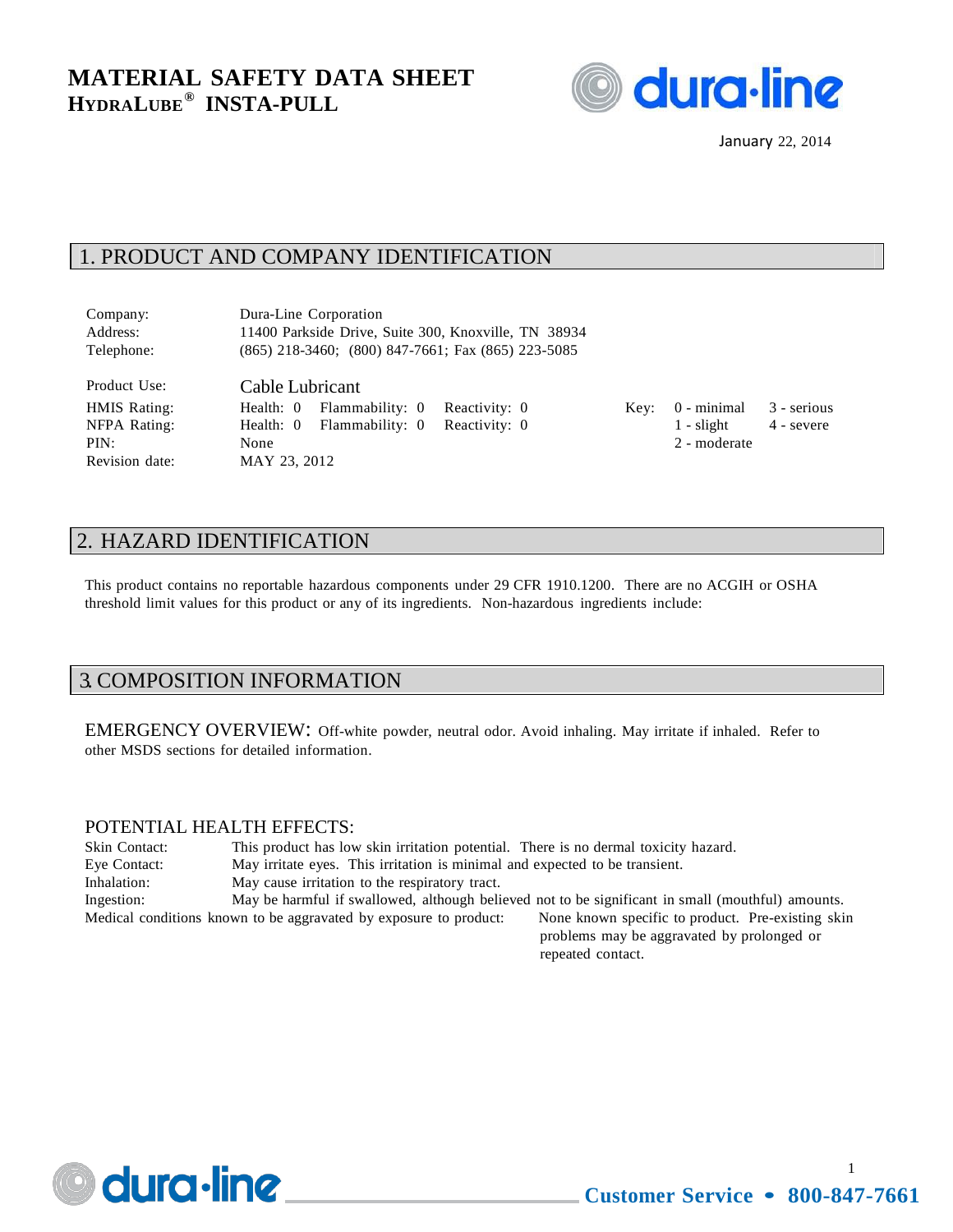## 4. FIRST-AID MEASURES

| Skin Contact:                                                                                                                             | Wash with soap and water. Get medical attention if irritation persists.                            |  |
|-------------------------------------------------------------------------------------------------------------------------------------------|----------------------------------------------------------------------------------------------------|--|
| Eyes:                                                                                                                                     | In case of contact, immediately flush with plenty of water for at least 15 minutes and get medical |  |
|                                                                                                                                           | attention if irritation persists.                                                                  |  |
| Inhalation:                                                                                                                               | Remove to fresh air. Rest until normal breathing is restored. If breathing is stopped, administer  |  |
|                                                                                                                                           | artificial respiration and seek medical assistance.                                                |  |
| Ingestion:                                                                                                                                | Do not induce vomiting. Slowly dilute with 1 or 2 glasses of water or milk and seek medical        |  |
|                                                                                                                                           | attention. Never give anything by mouth to an unconscious person.                                  |  |
| NOTE: In all severe cases, contact physician immediately. Local telephone operators can furnish number of regional poison control center. |                                                                                                    |  |

## 5. FIRE FIGHTING MEASURES

| Flash Point:                      | N/A                                                                                                                                                |
|-----------------------------------|----------------------------------------------------------------------------------------------------------------------------------------------------|
| Flammable Limits in Air:          | Dust may be explosive if mixed with air in critical proportions and in the presence of an<br>ignition source.                                      |
| Extinguishing Media:              | Carbon dioxide, foam water spray, dry chemical.                                                                                                    |
| Special Fire Fighting Procedures: | Wear self-contained positive pressure breathing apparatus with full face shield and<br>protective clothing. Keep containers cool with water spray. |
| Hazardous Combustion Products:    | Smoke, soot, sulfur-containing hydrocarbons, oxides of carbon if engulfed in a fire.                                                               |
| Unusual Fire Hazards:             | In high airborne concentration, most organic dusts can form potentially explosive<br>atmosphere.                                                   |

# 6. ACCIDENTAL RELEASE MEASURES

Material is extremely slippery. Spills should be cleaned immediately using suitable absorbent (clay, sand, dirt, etc.) or water wash-down. Oxidizing agents such as household bleach can be used to help eliminate the slippery character.

# 7. HANDLING AND STORAGE

Store in dry area. Keep containers closed when not in use.

# 8. EXPOSURE CONTROLS / PERSONAL PROTECTION

Controls: Ventilation general mechanical if used in confined areas.

Personal Protection: Wear safety glasses to protect eyes. Dusk mask is recommended. For repeated or prolonged skin contact, the use of impermeable gloves is recommended to prevent drying and possible irritation.

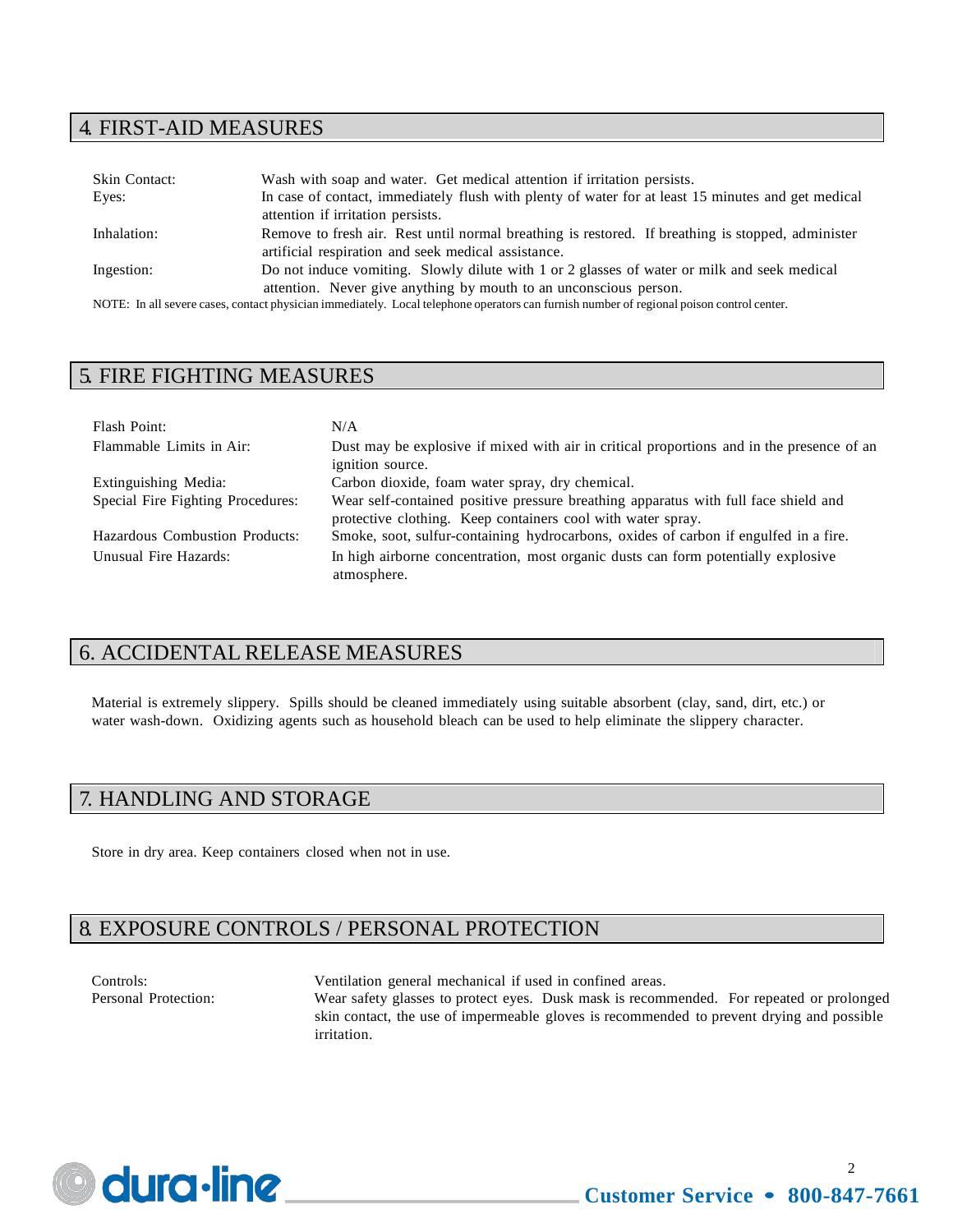## 9. PHYSICAL AND CHEMICAL PROPERTIES

VOC Content: N/A

Initial Boiling Point (bulk): N/A Vapor Pressure: N/A Percent Volatile:  $N/A$  Vapor Density (air = 1):  $N/A$ Density/ Sp. Gravity:  $N/A$  Evaporation Rate (nBu Ac = 1):  $N/A$ Water Solubility: Completely soluble Appearance: Off-White to yellow powder pH: 7.5 typical Odor: Neutral odor

# 10. STABILITY AND REACTIVITY

Stability: Stable. Incompatibility (Materials to Avoid): Strong oxidizing agents Hazardous Polymerization: Will not occur. Conditions to Avoid: None known.

Hazardous Decomposition Products: Soot, oxides of carbon if heated to combustion temperature.

# 11. TOXICOLOGICAL INFORMATION

Carcinogenicity: Contains no known or suspected carcinogens listed with OSHA, IARC, NTP, or ACGIH. Threshold Limit Value: Unknown. WHMIS Information: According to available information, the ingredients have not been found to show reproductive toxicity, teratogenicity, mutagenicity, skin sensitization, or synergistic toxic effects with other materials.

#### 12. ECOLOGICAL INFORMATION

Eco toxicological Information: No data at this time. Chemical Fate Information: No data at this time.

## 13. DISPOSAL CONSIDERATIONS

Disposal should be made in accordance with federal, state, and local regulations. Bury in approved landfill, or incinerate in approved incinerator according to federal, state, and local regulations.

RCRA: Not a hazardous waste. U.S. EPA Waste Number: None.